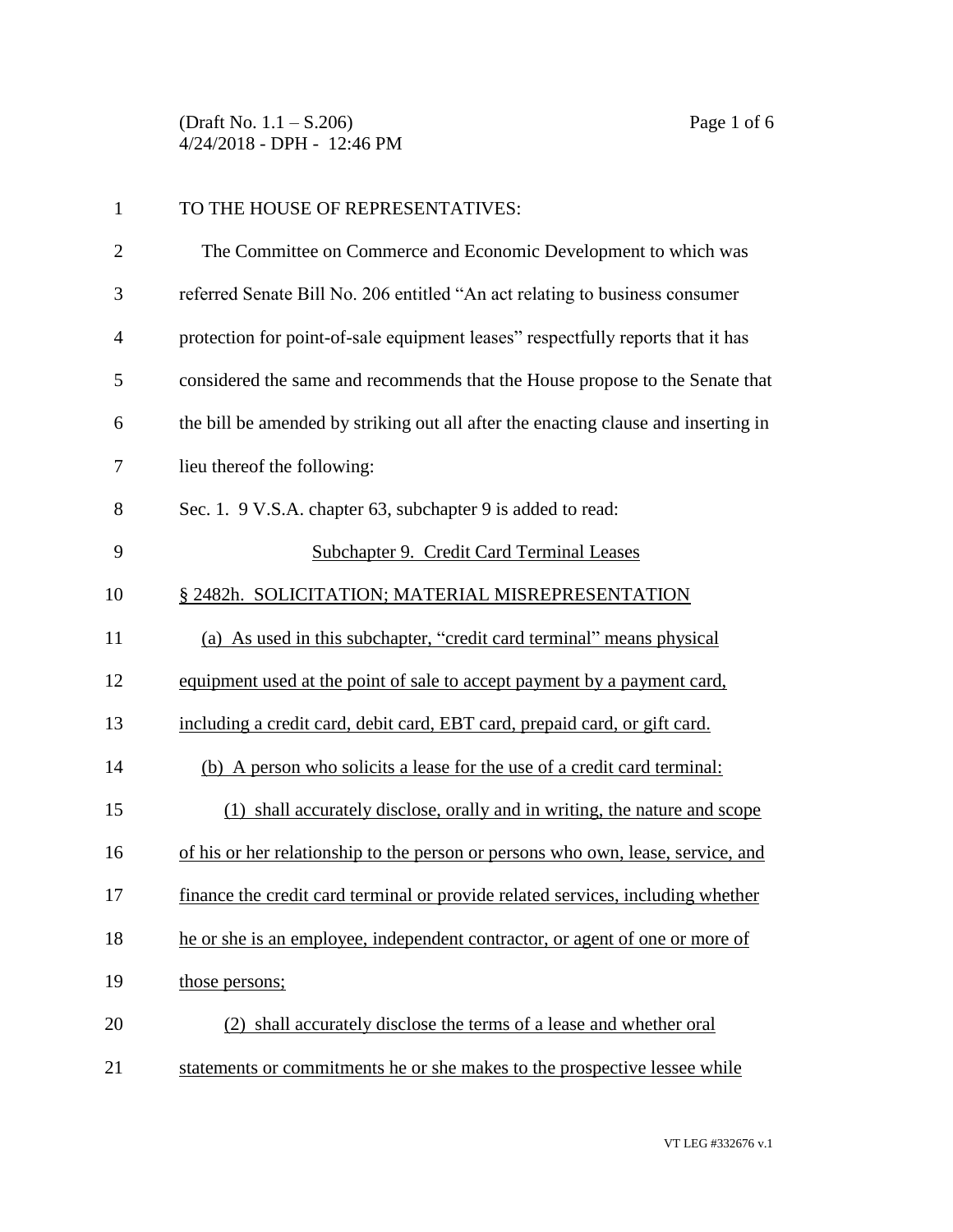(Draft No. 1.1 – S.206) Page 2 of 6 4/24/2018 - DPH - 12:46 PM

| $\mathbf{1}$   | soliciting a lease are included in the terms of the lease and enforceable against    |
|----------------|--------------------------------------------------------------------------------------|
| $\overline{2}$ | a party to a lease; and                                                              |
| 3              | (3) shall not make a material misrepresentation to the prospective lessee            |
| 4              | concerning the nature of his or her relationships pursuant to subdivision (1) of     |
| 5              | this subsection, or concerning a lease and its terms pursuant to subdivision (2)     |
| 6              | of this subsection.                                                                  |
| 7              | § 2482i. CREDIT CARD TERMINAL; LEASE PROVISIONS                                      |
| 8              | The following provisions apply to a lease for the use of a credit card               |
| 9              | terminal:                                                                            |
| 10             | (1) Plain language. The party primarily responsible for drafting the                 |
| 11             | lease shall use plain language designed to be understood by ordinary                 |
| 12             | consumers, presented in a reasonable format, typeface, and font.                     |
| 13             | (2) Lease; option to purchase; total cost; disclosure.                               |
| 14             | (A) The lease shall specify whether the consumer has an option to                    |
| 15             | purchase the credit card terminal that is the subject of the lease, and if so, the   |
| 16             | purchase price and terms.                                                            |
| 17             | (B) If the lessor does not offer the option to purchase the credit card              |
| 18             | terminal, the lease shall include a disclaimer that the lessee may be able to        |
| 19             | purchase the same or a similar credit card terminal from another source.             |
| 20             | (C) The lease shall specify the terms of the lease, and shall provide a              |
| 21             | cap on the total cost the lessee is required to pay to use the credit card terminal, |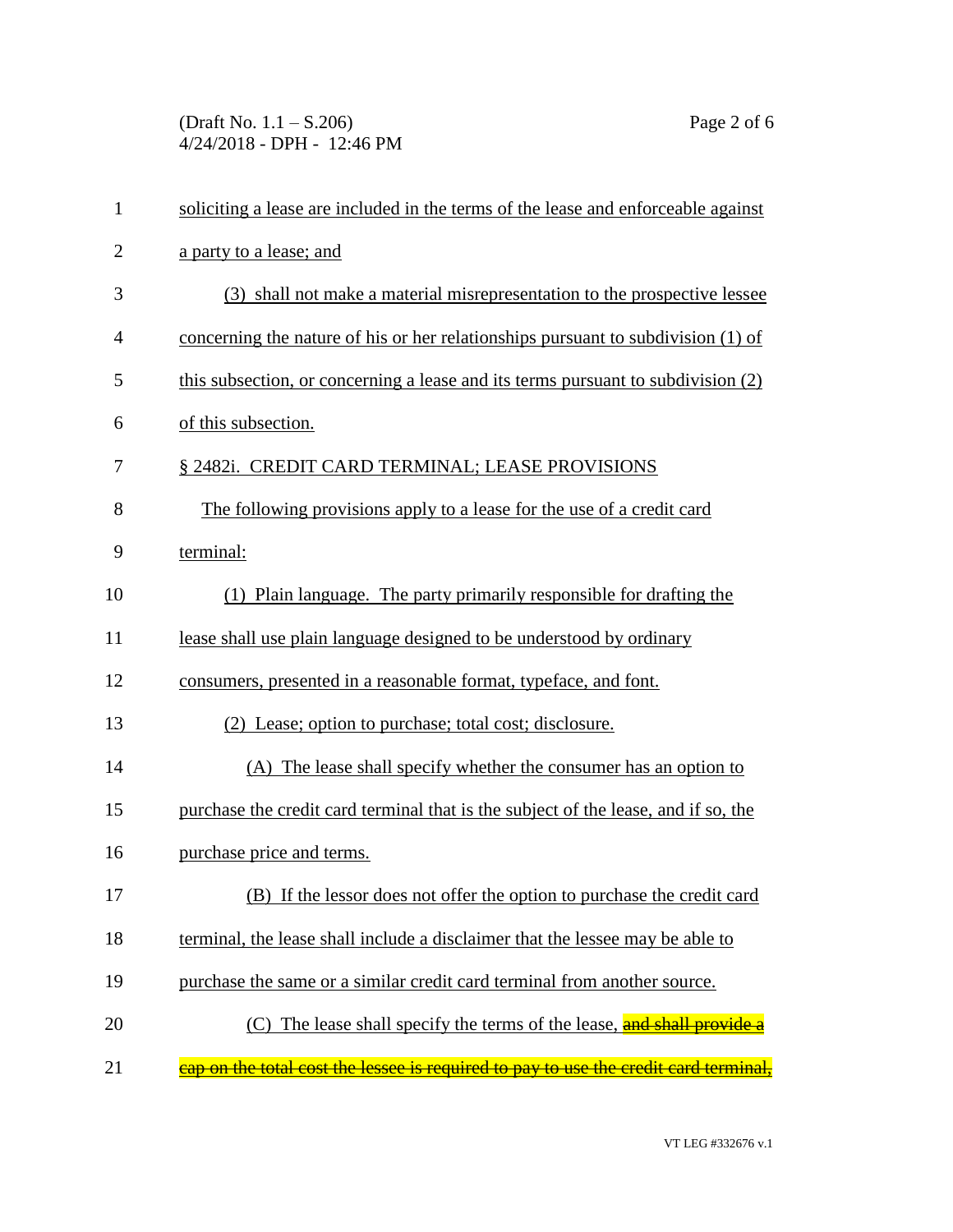(Draft No. 1.1 – S.206) Page 3 of 6 4/24/2018 - DPH - 12:46 PM

| $\mathbf{1}$   | <u>which shall not exceed 300 percent of the lessor's original purchase price for</u> |
|----------------|---------------------------------------------------------------------------------------|
| $\overline{2}$ | the credit card terminal or, if the lessor is the manufacturer of the credit card     |
| 3              | erminal, its total cost of manufacture including a schedule of fees or charges        |
| 4              | and the circumstances under which they may be imposed.                                |
| 5              | (3) Relationship to processing services and fees.                                     |
| 6              | (A) The lease shall not include terms governing credit card                           |
| 7              | processing services or fees, which shall be the subject of a separate agreement       |
| 8              | between the lessee of the credit card terminal and the processing service             |
| 9              | provider.                                                                             |
| 10             | (B) The lease shall clearly disclose that the lessee has no obligation                |
| 11             | to contract or negotiate with the lessor, or any affiliate, for processing services   |
| 12             | or fees.                                                                              |
| 13             | (C) A lessor shall not condition the terms of the lease, or increase the              |
| 14             | total cost to lease or purchase the credit card terminal, based on whether the        |
| 15             | lessee agrees to contract with the lessor, or any affiliate, for processing           |
| 16             | services.                                                                             |
| 17             | (4) Contact information.                                                              |
| 18             | (A) The lease shall clearly and conspicuously identify the lessor of                  |
| 19             | the credit card terminal and the name, mailing address, telephone number,             |
| 20             | email address or website, and relationship to the lessor of:                          |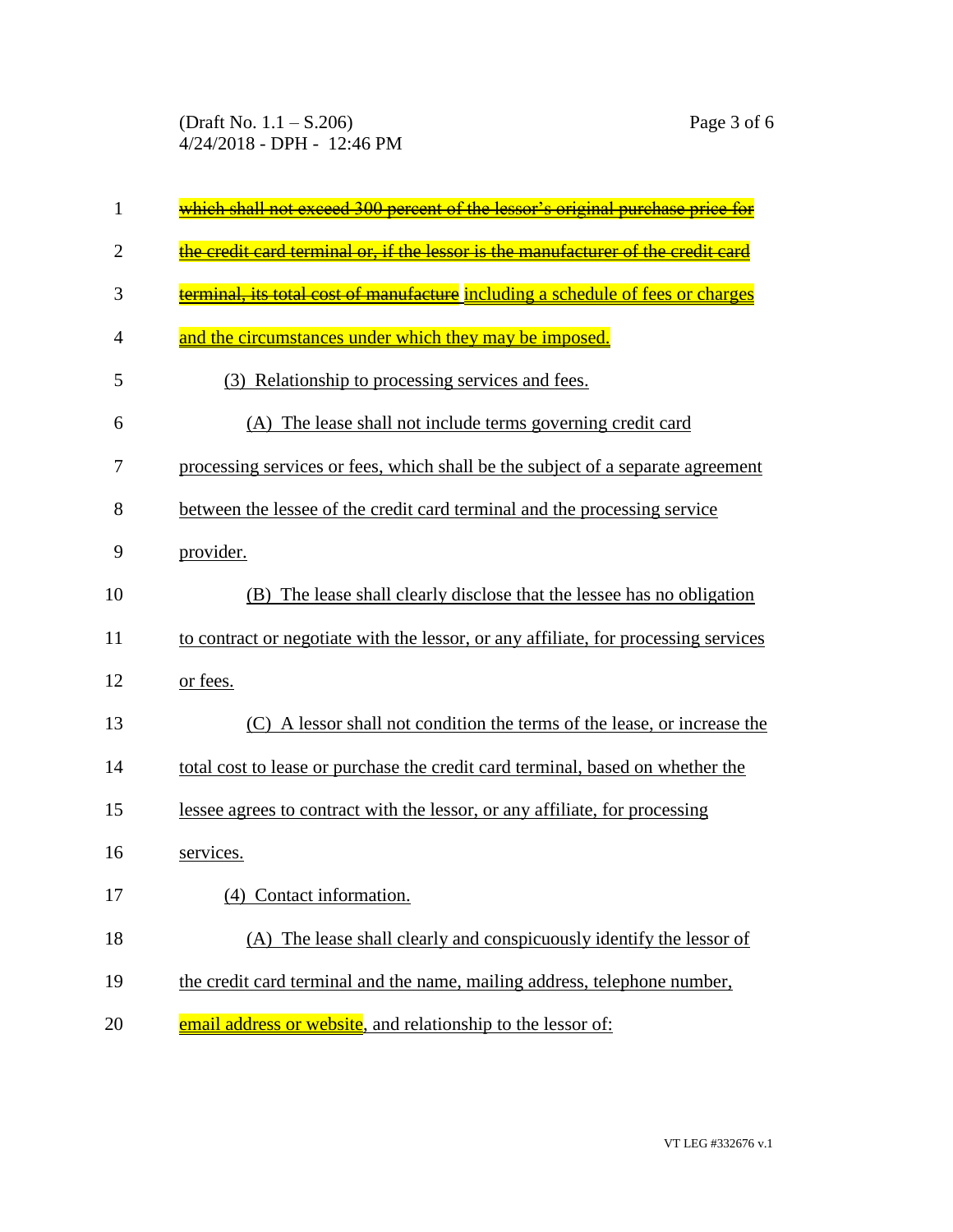(Draft No. 1.1 – S.206) Page 4 of 6 4/24/2018 - DPH - 12:46 PM

| $\mathbf{1}$   | (i) the person to whom the lessee is required to make payments for                |
|----------------|-----------------------------------------------------------------------------------|
| $\overline{2}$ | the credit card terminal;                                                         |
| 3              | (ii) the person whom the lessee should contact with questions or                  |
| 4              | problems concerning the credit card terminal;                                     |
| 5              | (iii) the person to whom the lessee should deliver the credit card                |
| 6              | terminal for return or repair; and                                                |
| 7              | (iv) the sales representative or other person acting with actual or               |
| 8              | apparent authority on behalf of the lessor to solicit the lease.                  |
| 9              | (B) A person named pursuant to subdivision $(4)(A)$ of this subsection            |
| 10             | shall be reasonably available to communicate with consumers during normal         |
| 11             | business hours by telephone or electronic communication, or shall respond to a    |
| 12             | communication from a consumer within a reasonable time.                           |
| 13             | (5) Record keeping. A lessor shall retain the following information in            |
| 14             | electronic format or hard copy for not less than four years after the lease ends: |
| 15             | (A) the lease; and                                                                |
| 16             | (B) a record that establishes the lessor's original purchase price for            |
| 17             | the credit card terminal or, if the lessor is the manufacturer of the credit card |
| 18             | terminal, its total cost of manufacture.                                          |
| 19             | (6) Prohibited provisions.                                                        |
| 20             | If the judicial forum chosen by the parties to the lease is a forum               |
| 21             | that would not otherwise have jurisdiction over the lessee, the choice is not     |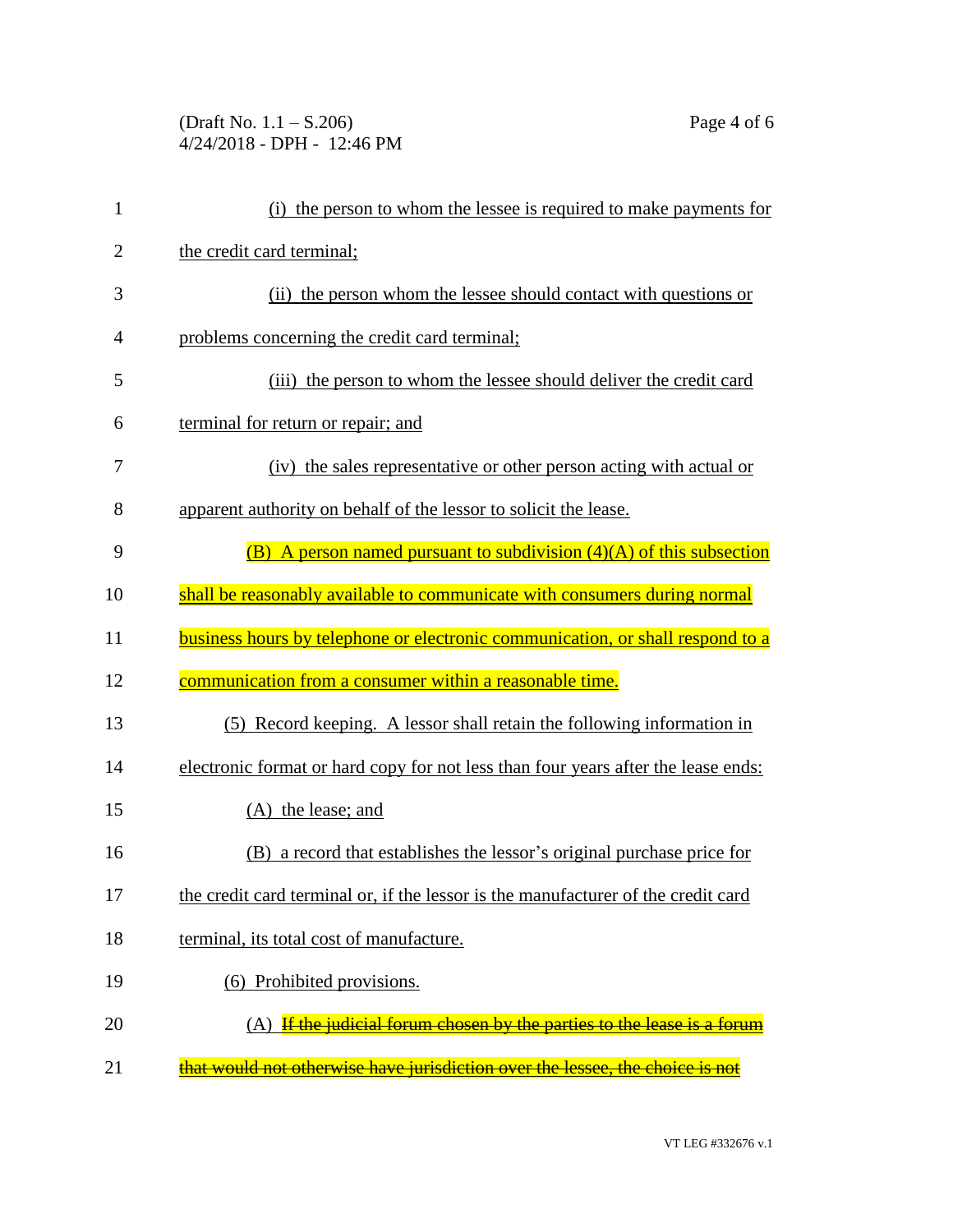| $\mathbf{1}$   | enforceable. A provision of a lease that permits or requires a dispute to be     |
|----------------|----------------------------------------------------------------------------------|
| $\overline{2}$ | resolved in a judicial forum that would not otherwise have jurisdiction over the |
| 3              | lessee is against public policy and unenforceable.                               |
| $\overline{4}$ | (B) A lessor shall not collect any charge or fee for business personal           |
| 5              | property tax on the credit card terminal unless the tax is actually imposed.     |
| 6              | (7) Duty to provide lease; right to cancel.                                      |
| 7              | (A) A lessor shall have the duty to provide a copy of the executed               |
| 8              | lease to the lessee.                                                             |
| 9              | (B) A lessee shall have the right to cancel a lease not later than 45            |
| 10             | days after the lessor provides a copy of the executed lease to the lessee.       |
| 11             | provided that:                                                                   |
| 12             | (i) the lessor may retain any payments made by the lessee prior to               |
| 13             | cancellation; and                                                                |
| 14             | (ii) the lessee shall reimburse the lessor for his or her transaction            |
| 15             | costs attributable to securing the lease.                                        |
| 16             | § 2482j. VIOLATIONS                                                              |
| 17             | A person who violates this subchapter commits an unfair and deceptive act        |
| 18             | in trade and commerce in violation of section 2453 of this title.                |
| 19             | Sec. 2. RULEMAKING                                                               |